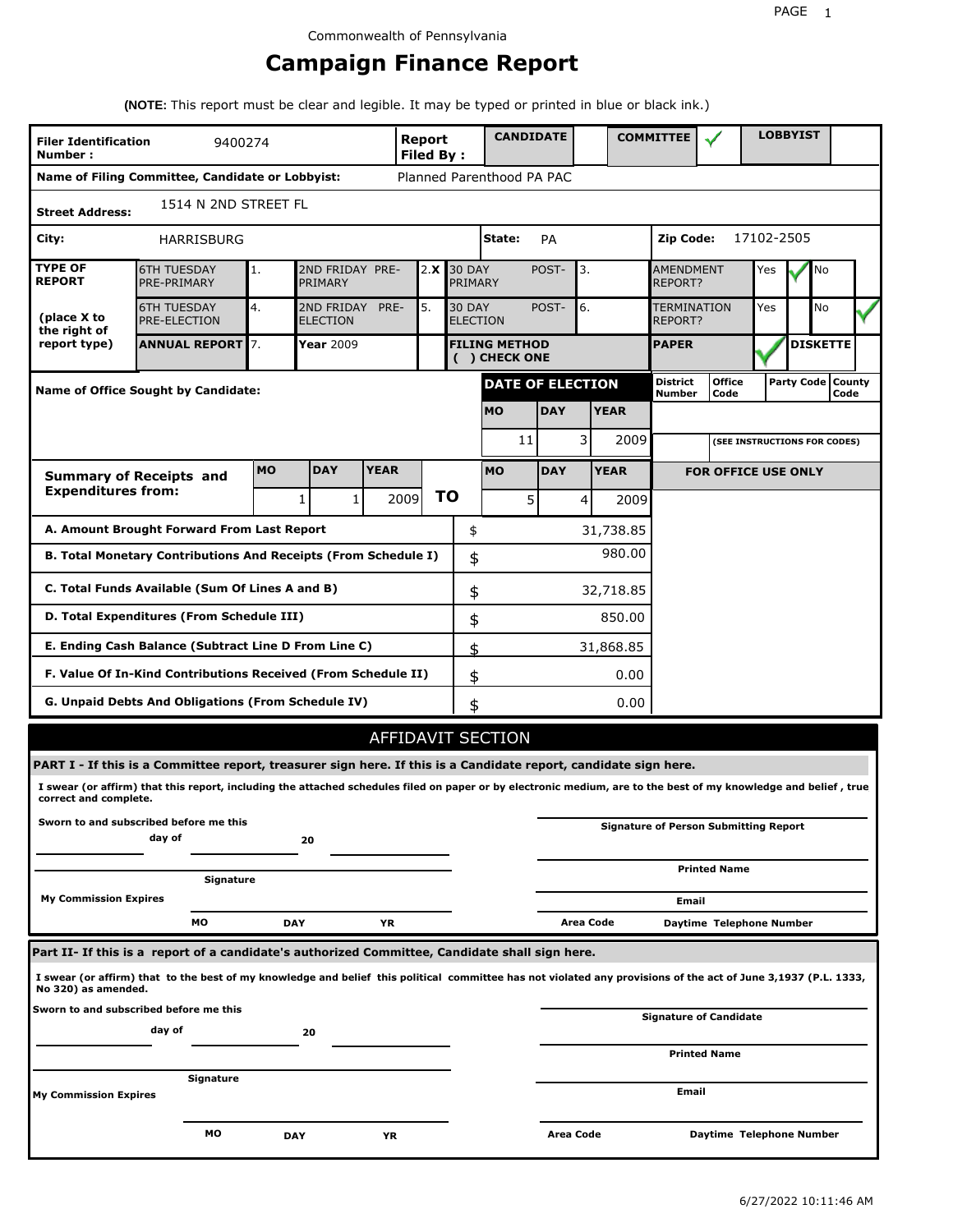# **SCHEDULE I CONTRIBUTIONS AND RECEIPTS**

**Detailed Summary Page**

| <b>Name of Filing Committee or Candidate</b>                                                                                                                                                | <b>Reporting Period</b> |                |    |          |  |  |  |  |  |
|---------------------------------------------------------------------------------------------------------------------------------------------------------------------------------------------|-------------------------|----------------|----|----------|--|--|--|--|--|
| Planned Parenthood PA PAC                                                                                                                                                                   | From:                   | $1/1/2009$ To: |    | 5/4/2009 |  |  |  |  |  |
| 1. Unitemized Contributions Received - \$50.00 or Less Per Contributor                                                                                                                      |                         |                |    |          |  |  |  |  |  |
| <b>TOTAL for the Reporting Period</b>                                                                                                                                                       | (1)                     |                | \$ | 380.00   |  |  |  |  |  |
| 2. Contributions Received - \$50.01 To \$250.00 (From Part A and Part B)                                                                                                                    |                         |                |    |          |  |  |  |  |  |
| <b>Contributions Received From Political Committees (Part A)</b>                                                                                                                            |                         |                | \$ | 0.00     |  |  |  |  |  |
| All Other Contributions (Part B)                                                                                                                                                            | \$                      | 600.00         |    |          |  |  |  |  |  |
| <b>TOTAL for the Reporting Period</b>                                                                                                                                                       | \$                      | 600.00         |    |          |  |  |  |  |  |
|                                                                                                                                                                                             |                         |                |    |          |  |  |  |  |  |
| 3. Contributions Received Over \$250.00 (From Part C and Part D)                                                                                                                            |                         |                |    |          |  |  |  |  |  |
| <b>Contributions Received From Political Committees (Part C)</b>                                                                                                                            |                         |                | \$ | 0.00     |  |  |  |  |  |
| All Other Contributions (Part D)                                                                                                                                                            |                         |                | \$ | 0.00     |  |  |  |  |  |
| <b>TOTAL for the Reporting Period</b>                                                                                                                                                       | (3)                     |                | \$ | 0.00     |  |  |  |  |  |
| 4. Other Receipts, Refunds, Interest Earned, Returned Checks, Etc. (From Part E)                                                                                                            |                         |                |    |          |  |  |  |  |  |
| <b>TOTAL for the Reporting Period</b>                                                                                                                                                       | (4)                     |                | \$ | 0.00     |  |  |  |  |  |
|                                                                                                                                                                                             |                         |                |    |          |  |  |  |  |  |
| Total Monetary Contributions and Receipts During this Reporting Period (Add and enter amount<br>totals from Boxes 1,2,3 and 4; also enter this amount on Page1, Report Cover Page, Item B.) |                         |                | \$ | 980.00   |  |  |  |  |  |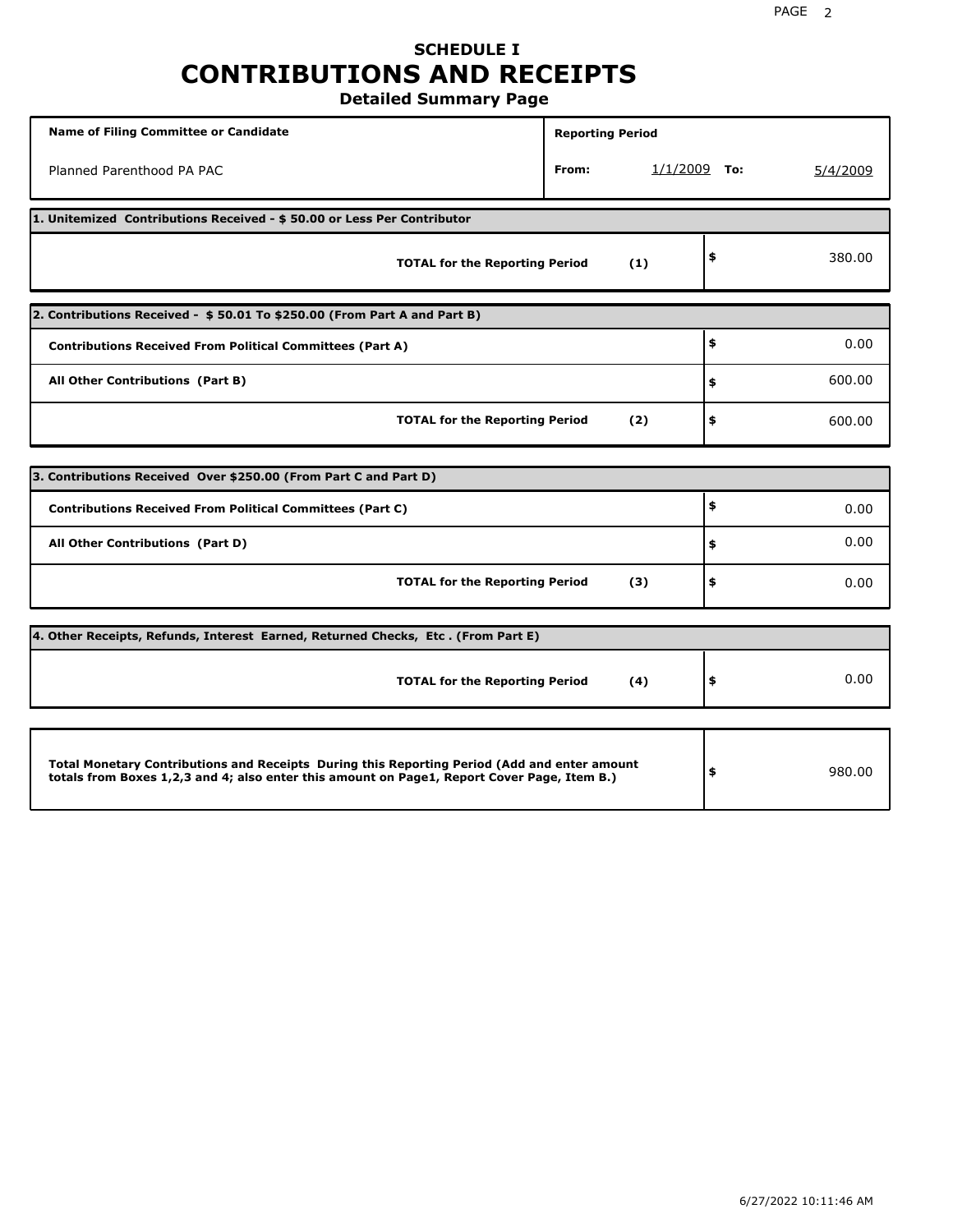PAGE 3

# **PART A CONTRIBUTIONS RECEIVED FROM POLITICAL COMMITTEES**

**\$50.01 TO \$250.00**

 **Use this Part to itemize only contributions received from political committees with an aggregate value from \$50.01 to \$250.00 in the reporting period.**

| Name of Filing Committee or Candidate      |                                                                              |                   |           | <b>Reporting Period</b> |             |     |                   |  |  |
|--------------------------------------------|------------------------------------------------------------------------------|-------------------|-----------|-------------------------|-------------|-----|-------------------|--|--|
|                                            |                                                                              |                   | From:     |                         | To:         |     |                   |  |  |
|                                            |                                                                              |                   |           | <b>DATE</b>             |             |     | <b>AMOUNT</b>     |  |  |
| <b>Full Name of Contributing Committee</b> |                                                                              |                   | <b>MO</b> | <b>DAY</b>              | <b>YEAR</b> |     |                   |  |  |
| <b>Mailing Address</b>                     |                                                                              |                   |           |                         |             | \$  | 0.00              |  |  |
| City                                       | <b>State</b>                                                                 | Zip Code (Plus 4) |           |                         |             |     |                   |  |  |
|                                            |                                                                              |                   |           |                         |             |     | <b>PAGE TOTAL</b> |  |  |
|                                            | Enter Grand Total of Part A on Schedule I, Detailed Summary Page, Section 2. |                   |           |                         |             | ∣\$ | 0.00              |  |  |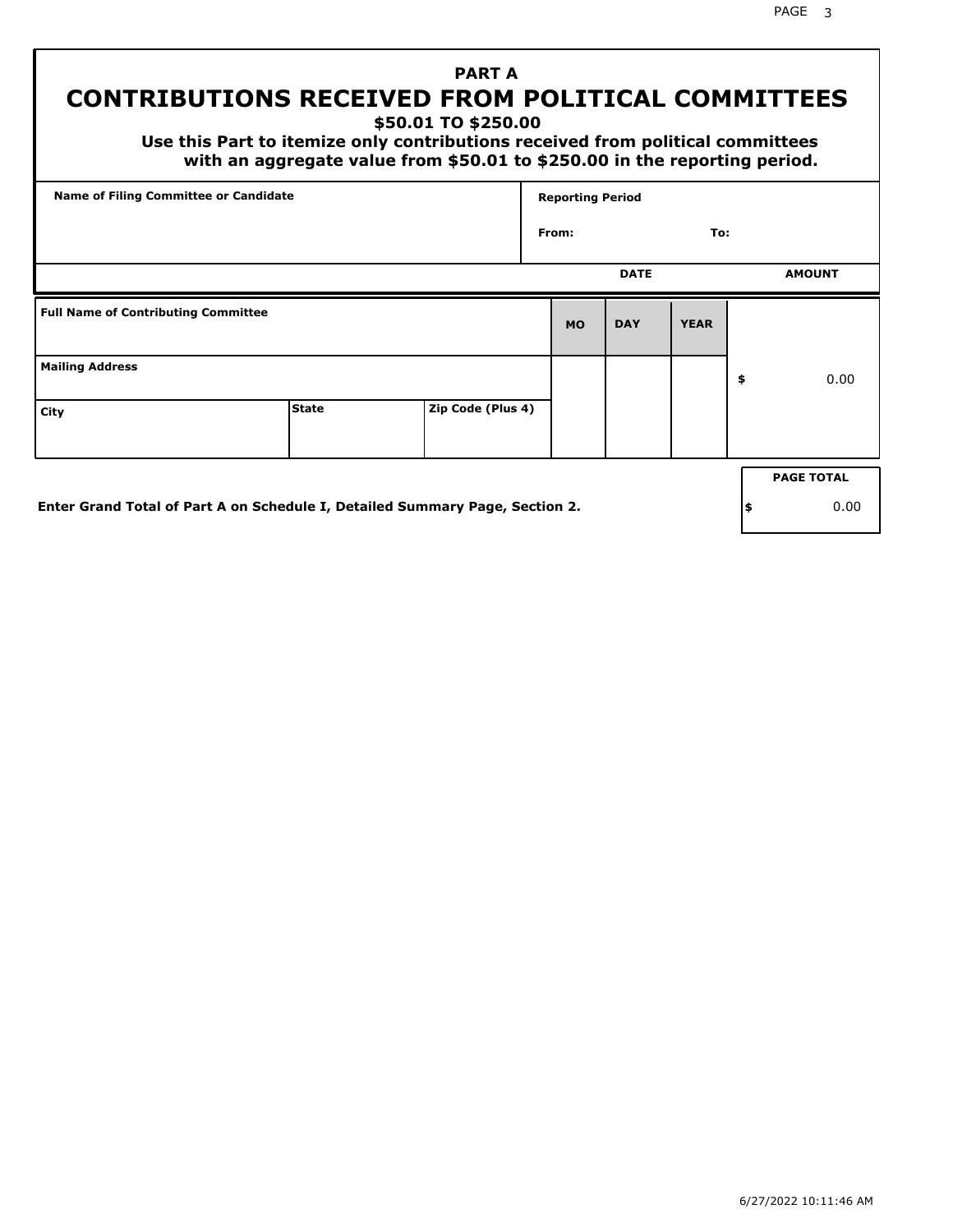|                                                                              |                                                                                        | <b>PART B</b><br><b>ALL OTHER CONTRIBUTIONS</b><br>\$50.01 TO \$250.00<br>Use this Part to itemize all other contributions with an aggregate value from<br>\$50.01 to \$250.00 in the reporting period.<br>(Exclude contributions from political committees reported in Part A) |                         |            |                        |    |                             |  |  |  |
|------------------------------------------------------------------------------|----------------------------------------------------------------------------------------|---------------------------------------------------------------------------------------------------------------------------------------------------------------------------------------------------------------------------------------------------------------------------------|-------------------------|------------|------------------------|----|-----------------------------|--|--|--|
| <b>Name of Filing Committee or Candidate</b>                                 |                                                                                        |                                                                                                                                                                                                                                                                                 | <b>Reporting Period</b> |            |                        |    |                             |  |  |  |
| Planned Parenthood PA PAC                                                    |                                                                                        |                                                                                                                                                                                                                                                                                 | From:                   |            | <u>1/1/2009</u><br>To: |    | 5/4/2009                    |  |  |  |
| <b>DATE</b><br><b>AMOUNT</b>                                                 |                                                                                        |                                                                                                                                                                                                                                                                                 |                         |            |                        |    |                             |  |  |  |
| <b>Full Name of Contributor</b><br>L. Randall and Ellen Faulkner             |                                                                                        |                                                                                                                                                                                                                                                                                 | <b>MO</b>               | <b>DAY</b> | <b>YEAR</b>            |    |                             |  |  |  |
| <b>Mailing Address</b><br>City<br>Chalfont                                   | 58 Lynwood Drive<br>3<br>4<br>2009<br><b>State</b><br>Zip Code (Plus 4)<br>PA<br>18914 |                                                                                                                                                                                                                                                                                 |                         |            |                        |    | 100.00                      |  |  |  |
| <b>Full Name of Contributor</b><br>MS and JM Gross                           |                                                                                        |                                                                                                                                                                                                                                                                                 | <b>MO</b>               | <b>DAY</b> | <b>YEAR</b>            |    |                             |  |  |  |
| <b>Mailing Address</b><br>City<br>Newtown                                    | 1382 Newtown Langhorne Rd Apt N212<br><b>State</b><br>PA                               | Zip Code (Plus 4)<br>18940                                                                                                                                                                                                                                                      | 4                       | 3          | 2009                   | \$ | 100.00                      |  |  |  |
| <b>Full Name of Contributor</b><br>Greta Aul                                 |                                                                                        |                                                                                                                                                                                                                                                                                 | <b>MO</b>               | <b>DAY</b> | <b>YEAR</b>            |    |                             |  |  |  |
| <b>Mailing Address</b><br>80 Spencer Ave<br>City<br>Lancaster                | <b>State</b><br>PA                                                                     | Zip Code (Plus 4)<br>17603                                                                                                                                                                                                                                                      | 4                       | 3          | 2008                   | Ş  | 250.00                      |  |  |  |
| <b>Full Name of Contributor</b><br>Susan Kressly                             |                                                                                        |                                                                                                                                                                                                                                                                                 | <b>MO</b>               | <b>DAY</b> | <b>YEAR</b>            |    |                             |  |  |  |
| <b>Mailing Address</b><br>329 Caddy Drive<br>City<br>Doylestown              | <b>State</b><br>PA                                                                     | Zip Code (Plus 4)<br>18901                                                                                                                                                                                                                                                      | $\overline{4}$          | 3          | 2009                   | \$ | 150.00                      |  |  |  |
| Enter Grand Total of Part A on Schedule I, Detailed Summary Page, Section 2. |                                                                                        |                                                                                                                                                                                                                                                                                 |                         |            |                        | \$ | <b>PAGE TOTAL</b><br>600.00 |  |  |  |

**Enter Grand Total of Part A on Schedule I, Detailed Summary Page, Section 2.**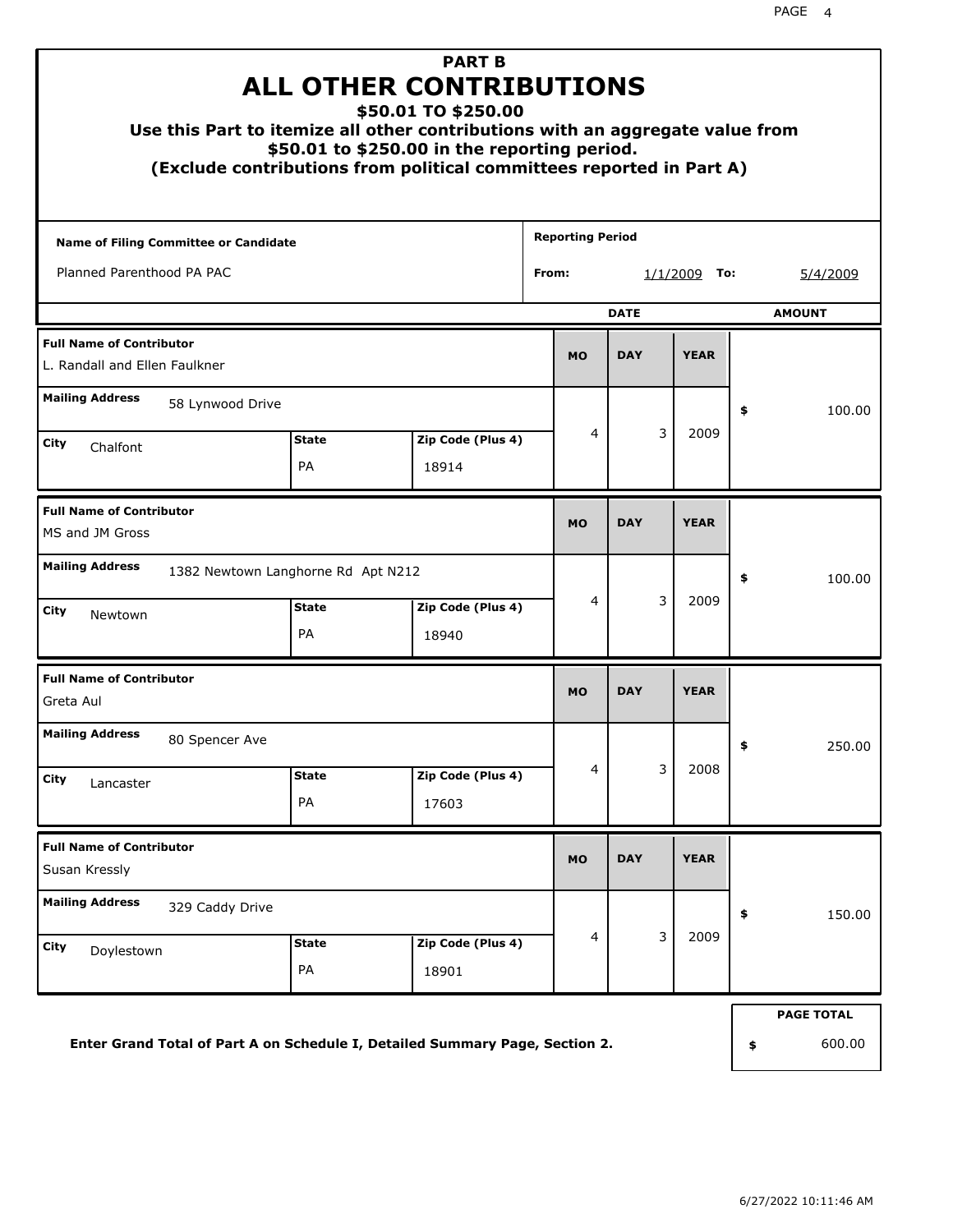# **PART C Contributions Received From Political Committees**

**OVER \$250.00**

 **Use this Part to itemize only contributions received from Political committees with an aggregate value from Over \$250.00 in the reporting period.**

| Name of Filing Committee or Candidate                                        |              |  | <b>Reporting Period</b> |             |            |             |    |                   |  |
|------------------------------------------------------------------------------|--------------|--|-------------------------|-------------|------------|-------------|----|-------------------|--|
|                                                                              |              |  | From:                   |             |            | To:         |    |                   |  |
|                                                                              |              |  |                         | <b>DATE</b> |            |             |    | <b>AMOUNT</b>     |  |
| <b>Full Name of Contributing Committee</b>                                   |              |  |                         | <b>MO</b>   | <b>DAY</b> | <b>YEAR</b> |    |                   |  |
| <b>Mailing Address</b>                                                       |              |  |                         |             |            |             | \$ | 0.00              |  |
| City                                                                         | <b>State</b> |  | Zip Code (Plus 4)       |             |            |             |    |                   |  |
|                                                                              |              |  |                         |             |            |             |    | <b>PAGE TOTAL</b> |  |
| Enter Grand Total of Part C on Schedule I, Detailed Summary Page, Section 3. |              |  |                         |             |            |             | \$ | 0.00              |  |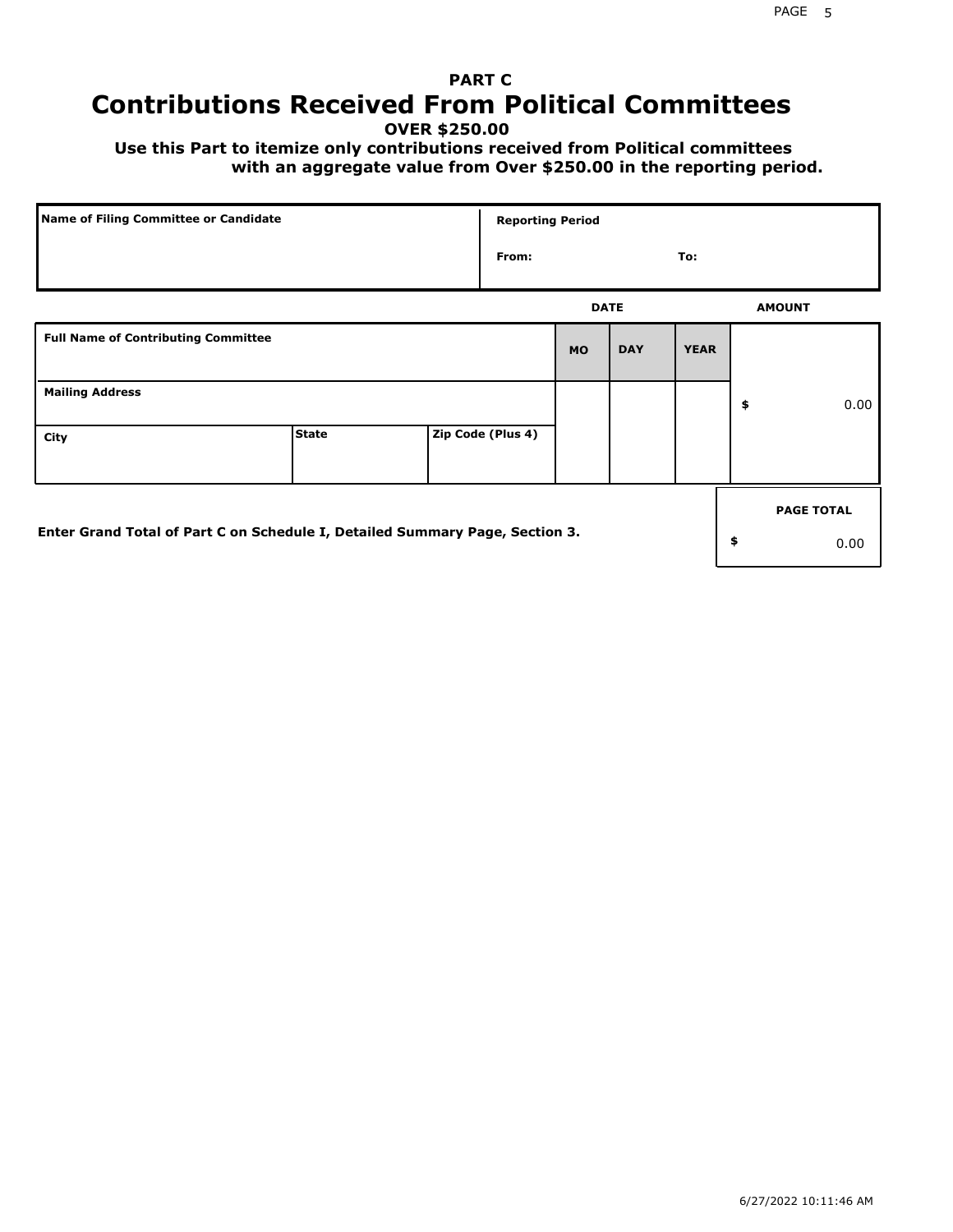## **PART D ALL OTHER CONTRIBUTIONS**

#### **OVER \$250.00**

### **Use this Part to itemize all other contributions with an aggregate value of**

#### **over \$250.00 in the reporting period.**

#### **(Exclude contributions from political committees reported in Part C.)**

| Name of Filing Committee or Candidate | <b>Reporting Period</b> |     |
|---------------------------------------|-------------------------|-----|
|                                       | From:                   | To: |
|                                       |                         |     |

|                                                                              |              |                   |                   | <b>DATE</b>  |             | <b>AMOUNT</b>     |
|------------------------------------------------------------------------------|--------------|-------------------|-------------------|--------------|-------------|-------------------|
| <b>Full Name of Contributor</b>                                              |              |                   | <b>MO</b>         | <b>DAY</b>   | <b>YEAR</b> |                   |
| <b>Mailing</b><br><b>Address</b>                                             |              |                   |                   |              |             | \$<br>0.00        |
| City                                                                         | <b>State</b> | Zip Code (Plus 4) |                   |              |             |                   |
| <b>Employer Name</b>                                                         |              |                   | <b>Occupation</b> |              |             |                   |
| <b>Employer Mailing Address/Principal Place of</b><br>Business               |              | City              |                   | <b>State</b> |             | Zip Code (Plus 4) |
| Enter Grand Total of Part C on Schedule I, Detailed Summary Page, Section 3. |              |                   |                   |              |             | <b>PAGE TOTAL</b> |
|                                                                              |              |                   |                   |              |             | \$<br>0.00        |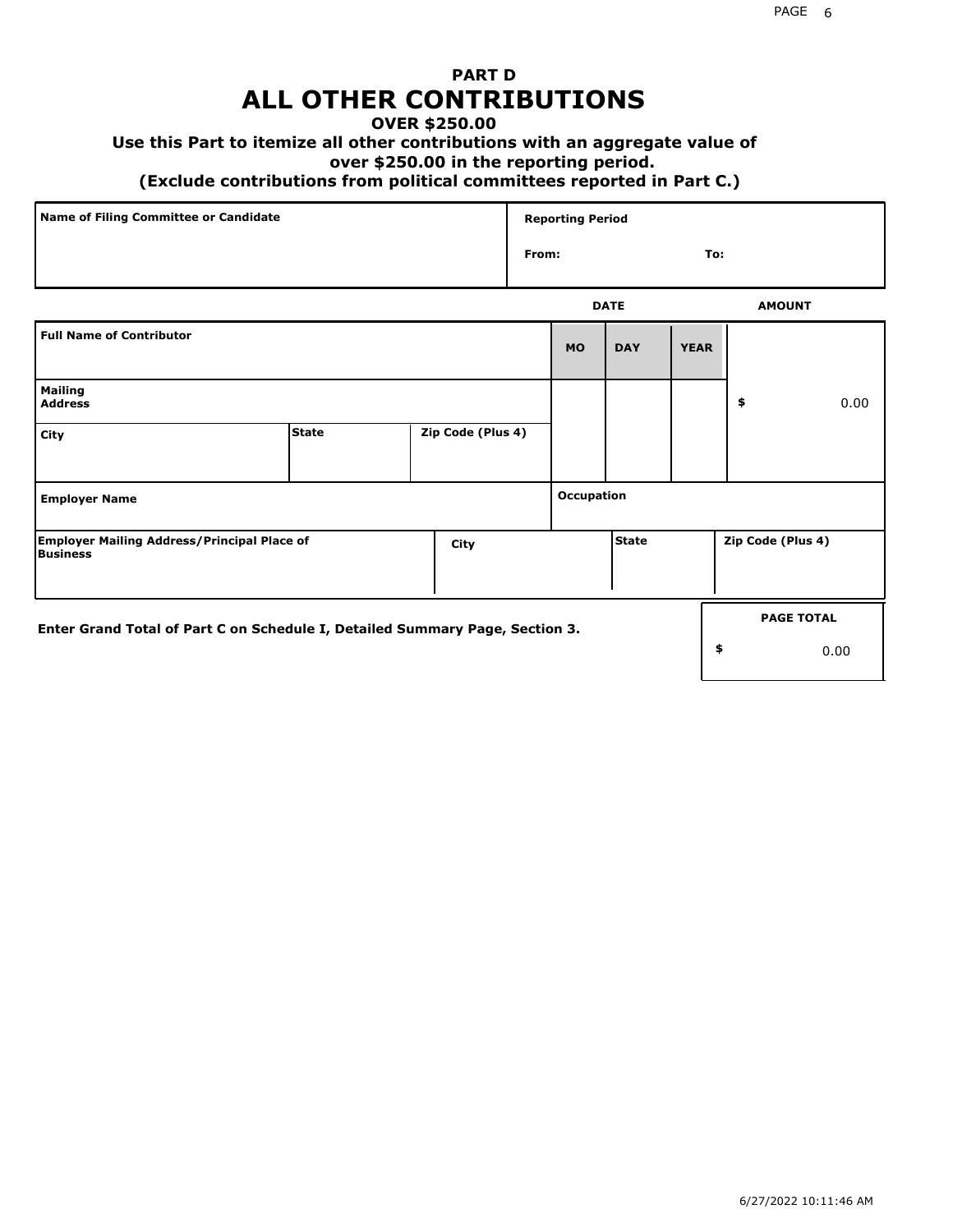### **PART E OTHER RECEIPTS**

#### **REFUNDS, INTEREST INCOME, RETURNED CHECKS, ETC.**

 **Use this Part to report refunds received, interest earned, returned checks and**

### **prior expenditures that were returned to the filer.**

| Name of Filing Committee or Candidate                                        |              |                   | <b>Reporting Period</b> |           |             |             |    |                   |      |
|------------------------------------------------------------------------------|--------------|-------------------|-------------------------|-----------|-------------|-------------|----|-------------------|------|
|                                                                              |              |                   | From:                   |           |             | To:         |    |                   |      |
|                                                                              |              |                   |                         |           | <b>DATE</b> |             |    | <b>AMOUNT</b>     |      |
| <b>Full Name</b>                                                             |              |                   |                         | <b>MO</b> | <b>DAY</b>  | <b>YEAR</b> |    |                   |      |
| <b>Mailing Address</b>                                                       |              |                   |                         |           |             |             | \$ |                   | 0.00 |
| City                                                                         | <b>State</b> | Zip Code (Plus 4) |                         |           |             |             |    |                   |      |
| <b>Receipt Description</b>                                                   |              |                   |                         |           |             |             |    |                   |      |
|                                                                              |              |                   |                         |           |             |             |    | <b>PAGE TOTAL</b> |      |
| Enter Grand Total of Part E on Schedule I, Detailed Summary Page, Section 4. |              |                   |                         |           |             |             | \$ |                   | 0.00 |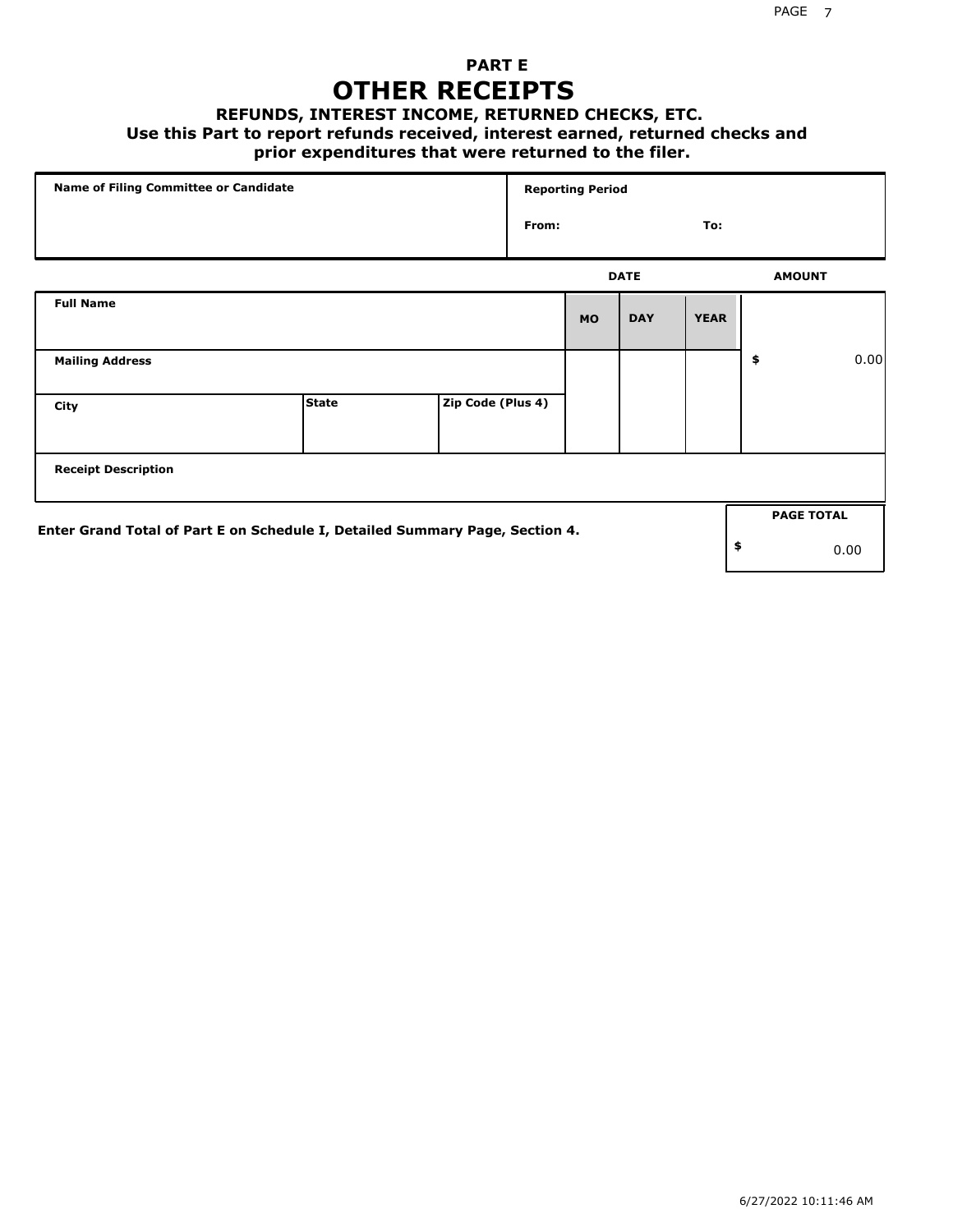#### **SCHEDULE II IN-KIND CONTRIBUTIONS AND VALUABLE THINGS RECEIVED USE THIS SCHEDULE TO REPORT ALL IN-KIND CONTRIBUTIONS OF VALUABLE THINGS**

## **DURING THE REPORTING PERIOD.**

**Detailed Summary Page**

| <b>Name of Filing Committee or Candidate</b>                                                                                                                                | <b>Reporting Period</b> |                |          |  |  |  |  |  |  |
|-----------------------------------------------------------------------------------------------------------------------------------------------------------------------------|-------------------------|----------------|----------|--|--|--|--|--|--|
| Planned Parenthood PA PAC                                                                                                                                                   | From:                   | $1/1/2009$ To: | 5/4/2009 |  |  |  |  |  |  |
| 1. UNITEMIZED IN-KIND CONTRIBUTIONS RECEIVED - VALUE OF \$50.00 OR LESS PER CONTRIBUTOR                                                                                     |                         |                |          |  |  |  |  |  |  |
| <b>TOTAL for the Reporting Period</b>                                                                                                                                       | (1)                     | \$             | 0.00     |  |  |  |  |  |  |
| 2. IN-KIND CONTRIBUTIONS RECEIVED - VALUE OF \$50.01 TO \$250.00 (FROM PART F)                                                                                              |                         |                |          |  |  |  |  |  |  |
| <b>TOTAL for the Reporting Period</b>                                                                                                                                       | (2)                     | \$             | 0.00     |  |  |  |  |  |  |
| 3. IN-KIND CONTRIBUTION RECIEVED - VALUE OVER \$250.00 (FROM PART G)                                                                                                        |                         |                |          |  |  |  |  |  |  |
| <b>TOTAL for the Reporting Period</b>                                                                                                                                       | (3)                     | \$             | 0.00     |  |  |  |  |  |  |
| TOTAL VALUE OF IN-KIND CONTRIBUTIONS DURING THIS REPORTING PERIOD (Add and enter<br>amount totals from Boxes 1,2, and 3; also enter on Page 1, Reports Cover Page, Item F.) |                         | \$             | 0.00     |  |  |  |  |  |  |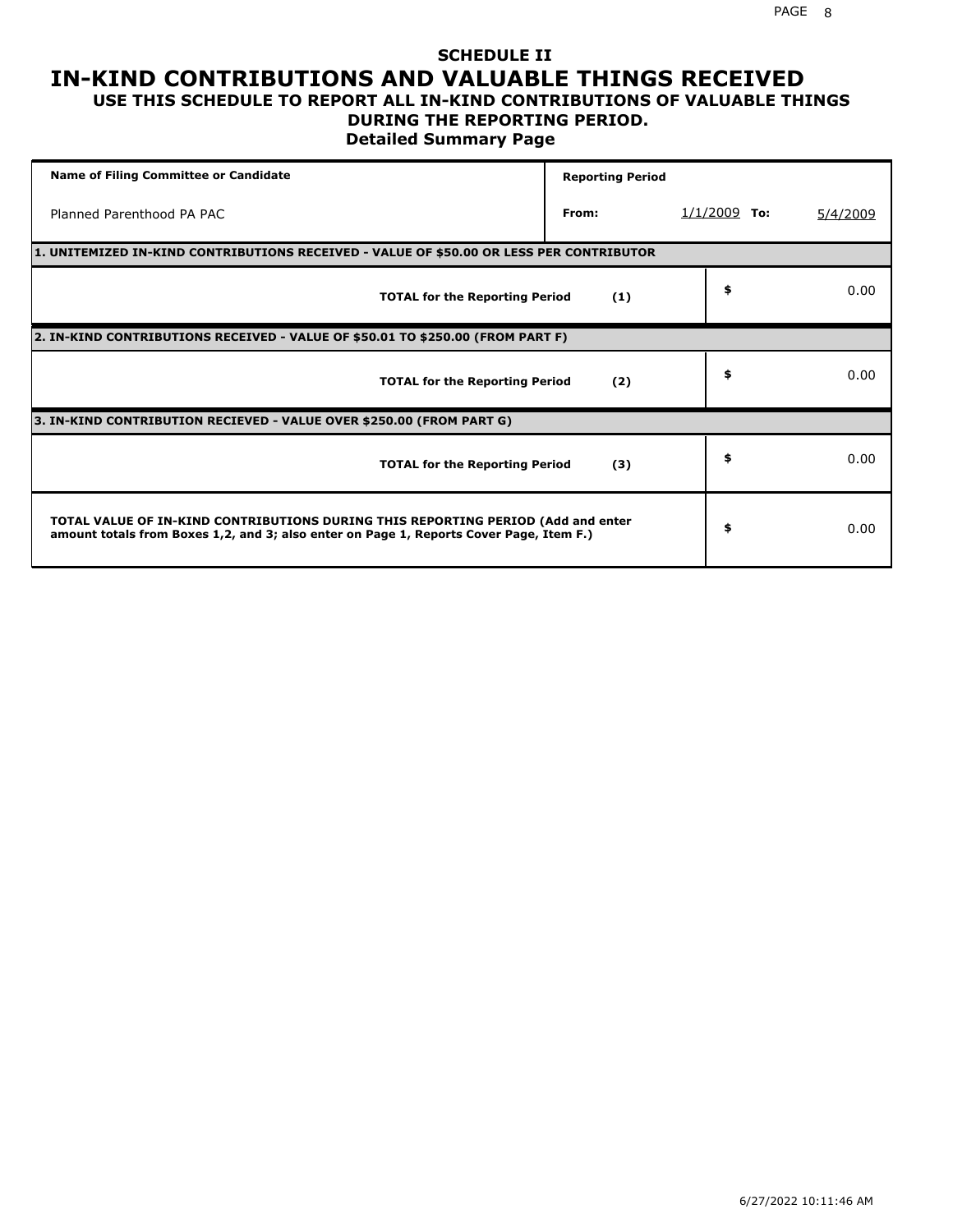## **SCHEDULE II PART F IN-KIND CONTRIBUTIONS RECEIVED**

## **VALUE OF \$50.01 TO \$250.00**

| Name of Filing Committee or Candidate                                                                         |              |                   |           | <b>Reporting Period</b> |             |                   |      |  |  |
|---------------------------------------------------------------------------------------------------------------|--------------|-------------------|-----------|-------------------------|-------------|-------------------|------|--|--|
|                                                                                                               | From:        |                   |           | To:                     |             |                   |      |  |  |
|                                                                                                               |              |                   |           | <b>DATE</b>             |             | <b>AMOUNT</b>     |      |  |  |
| <b>Full Name of Contributor</b>                                                                               |              |                   | <b>MO</b> | <b>DAY</b>              | <b>YEAR</b> |                   |      |  |  |
| <b>Mailing Address</b>                                                                                        |              |                   |           |                         |             | \$                | 0.00 |  |  |
| City                                                                                                          | <b>State</b> | Zip Code (Plus 4) |           |                         |             |                   |      |  |  |
| <b>Description of Contribution:</b>                                                                           |              |                   |           |                         |             |                   |      |  |  |
| Enter Grand Total of Part F on Schedule II, In-Kind Contributions Detailed Summary Page,<br><b>Section 2.</b> |              |                   |           |                         |             | <b>PAGE TOTAL</b> |      |  |  |
|                                                                                                               |              |                   |           |                         | \$          |                   | 0.00 |  |  |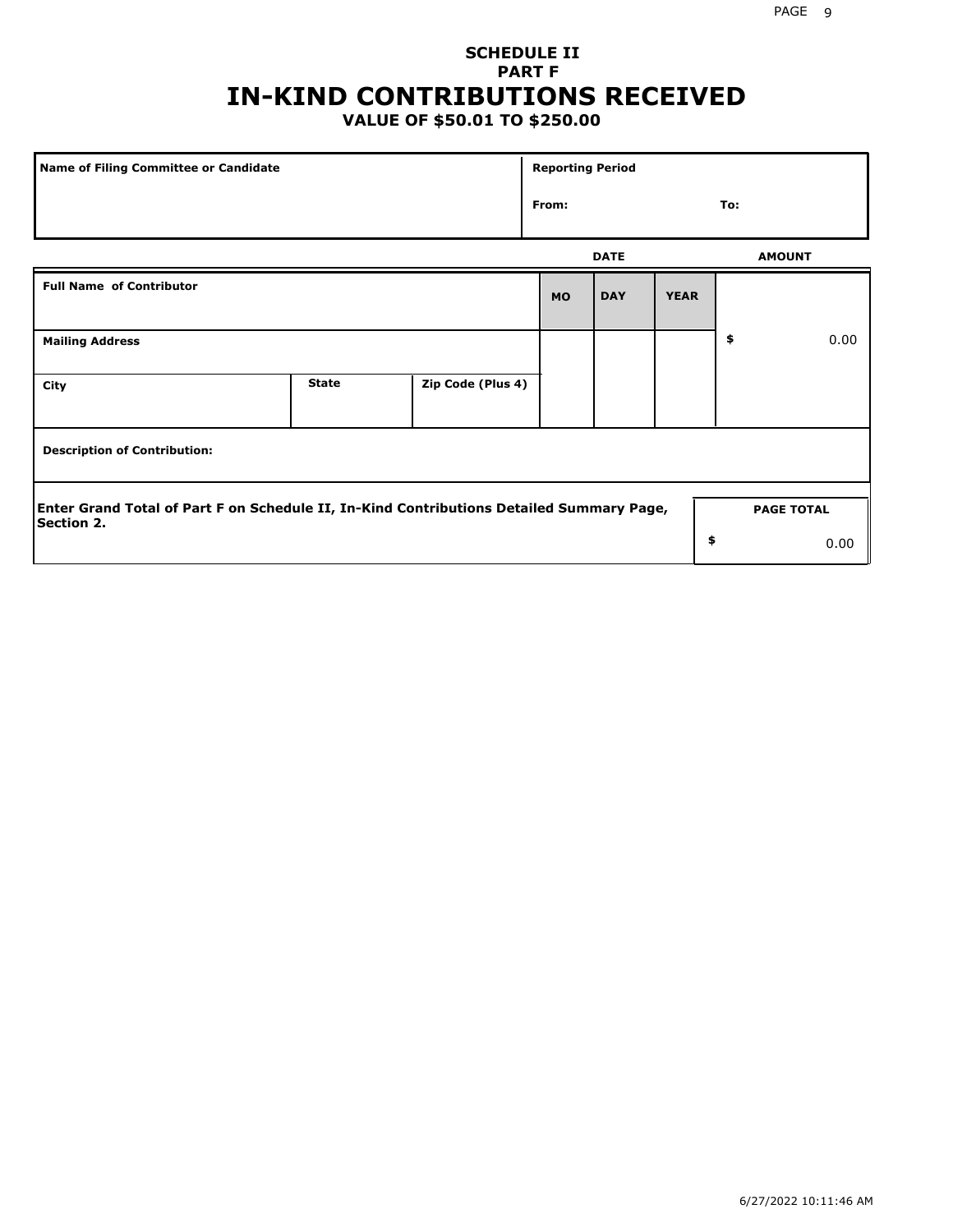#### **SCHEDULE II PART G IN-KIND CONTRIBUTIONS RECEIVED VALUE OVER \$250.00**

| Name of Filing Committee or Candidate                                                  |              |  |                  |  | <b>Reporting Period</b> |                                                                  |             |             |    |               |
|----------------------------------------------------------------------------------------|--------------|--|------------------|--|-------------------------|------------------------------------------------------------------|-------------|-------------|----|---------------|
|                                                                                        |              |  |                  |  |                         | From:<br>To:                                                     |             |             |    |               |
|                                                                                        |              |  |                  |  |                         |                                                                  | <b>DATE</b> |             |    | <b>AMOUNT</b> |
| <b>Full Name of Contributor</b>                                                        |              |  |                  |  |                         | <b>MO</b>                                                        | <b>DAY</b>  | <b>YEAR</b> |    |               |
| <b>Mailing Address</b>                                                                 |              |  |                  |  |                         |                                                                  |             |             | \$ | 0.00          |
| City                                                                                   | <b>State</b> |  | Zip Code(Plus 4) |  |                         |                                                                  |             |             |    |               |
| <b>Employer of Contributor</b>                                                         |              |  |                  |  |                         | <b>Occupation</b>                                                |             |             |    |               |
| State<br><b>Employer Mailing Address/Principal Place of</b><br>City<br><b>Business</b> |              |  |                  |  |                         | <b>Zip Code(Plus</b><br><b>Description of Contribution</b><br>4) |             |             |    |               |

| <b>Enter Grand Total of Part G on Schedule II, In-Kind Contributions Detailed</b> |  | <b>PAGE TOTAL</b> |
|-----------------------------------------------------------------------------------|--|-------------------|
| <b>Summary Page, Section 3.</b>                                                   |  | 0.00              |
|                                                                                   |  |                   |